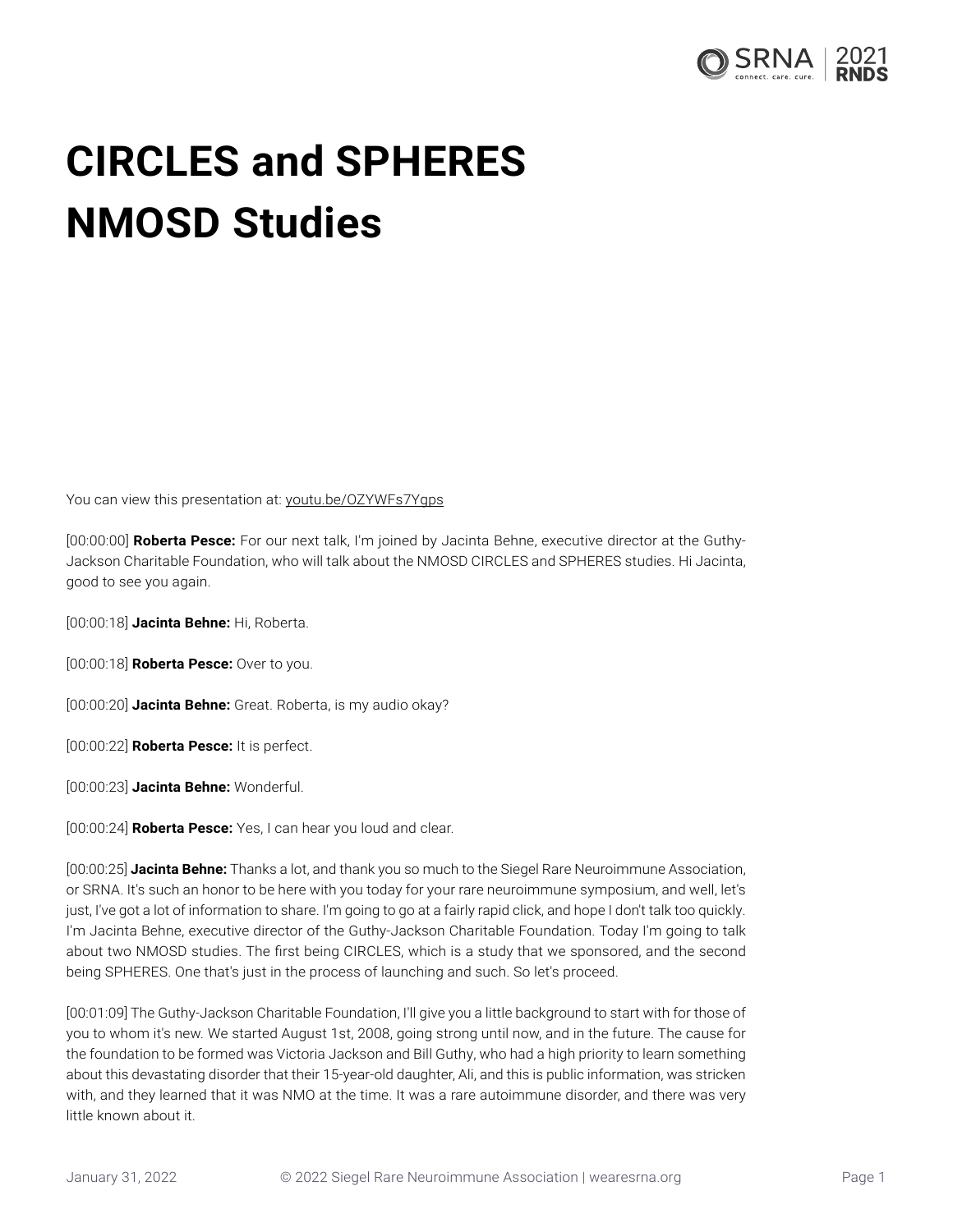

[00:01:53] So August 1 is the formal start date for the Guthy-Jackson Charitable Foundation in 2008. I've been with the organization since then, and it's been rewarding and at the same time challenging, and much work ahead. Our primary goal, the charter of our foundation is research. Our whole goal is to advance NMOSD knowledge, and I'll just kind of tick through some things that we knew quite early on, that we really needed to get focused on and forming, and one was what we called IPND, an international panel for the diagnosis of NMO. It was the case then, as sadly it still is now in some areas of the country and the world, hard to get a reliable, a correct diagnosis for NMO.

[00:02:45] Far too many of our patients who we talk to, some took 5, 10, 15 years to be diagnosed. The more recent patients who join our community tell us it's been sometimes just weeks, so we worked really hard on that and pulled together a panel of 20 researchers, global researchers from the states to Australia and back. And they worked for nearly 2 years, lit review of 250 research publications, and they came out with what's called the IPND criteria, which is an international consensus on diagnosis of NMO. By the way, many people will ask often, so what's the difference between NMO and NMOSD? Well actually there is no great difference unless you want to get down to the strict definition.

[00:03:33] NMOSD, the SD standing for spectrum disorder, took NMO from a just it's own disease, which was by then well differentiated from MS. We had initially been considered an MS variant, which we know now it very much stands on its own, just like MOG is in that process as well. So NMO, initially NMOSD. We'll still say NMO many times and neither is wrong. We also knew that we had to find an adjudication tool for relapses. When patients have their initial event or their first attack of course it's devastating.

[00:04:15] What we've also learned is from the time of diagnosis until, well until as long as they're carrying that disease forward and walking that path, the question is when. When will there be another relapse? Is there any way for me to know any early signs? How can my doctor know for sure that I'm having a relapse? There are times when I go to him and her and see them and say I think I am, I'm not sure I am. So we really had to work on something called the relapse navigator tool. This has taken several years, it's in its validation phase right now. We knew that we had to bring people together for international conferences and symposia, which is happening for us also at ECTRIMS, in 2 days, on the 12th, the day prior to ECTRIMS, and bringing people together early.

[00:05:08] We, as I said, August 1st, 2008, we began. That following November we had our first round table of bringing clinical researchers together. There were about 20 of them, and we acted quickly, and our founders asked them to work together and we would work to fund studies and ask them to please learn and study this disease. Patients always come first. Research is our primary goal. Obviously for the benefit of patients. So we have put a lot of time and resources into advocacy and resources. That could be an entirely different presentation all on its own. We count over 1,800 research publications. No, we didn't write them all, but members of our international clinical consortium, our CIRCLES study researchers who simply come to our conferences and have worked together have become quite prolific since 2008 in publishing. We're going to talk a little more in this study, or excuse me, this presentation about SPHERES, a longitudinal study.

[00:06:15] Yes, we're about science saving lives. We have funded around 103 studies, either direct funding, shared funding, providing resources that simply cannot be gotten any other way, and it has, we also created a ground swell of grown science so that we know what NMO is and what NMO is not. We've invested about \$70 million since 2008 in funding research, and doing everything we can to bring people together to continue the conversation. We have an NMO biorepository and data repositories. I'll talk about that when we turn to CIRCLES. We have worked really, really hard to facilitate clinical trials with the three pharma organizations who we know. The result of that is in 2020 having three therapeutics on the shelf, and so grateful to those industry members.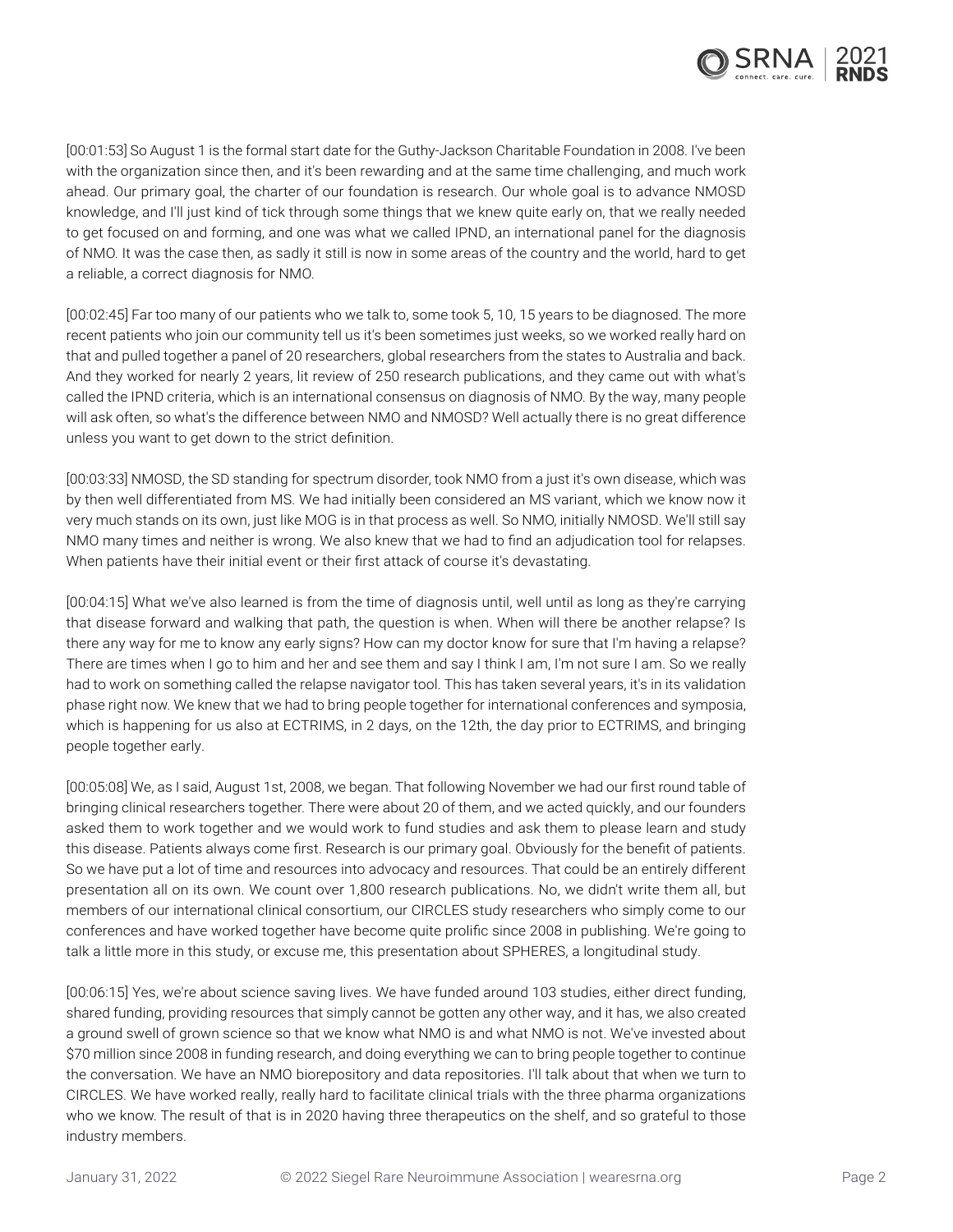

[00:07:17] We formed an international clinical consortium because we knew that we don't know who all the neurologists are around the world who treat NMO, and we now have 112 members worldwide and 30 countries. I think it may have just turned to 31 this past week. Now let's turn to CIRCLES, which there have been at least 50, maybe more research projects, and as you see these photos, a wonderful, giving lady, who's willing to at one of our patient days we had a draw room set up every year, and here she is giving blood with a smile, and you'll see in the next slide where those specimens go. It's direct into a package, a container of vials that go into a minus 80 freezer at our biorepository at Covance in Greenfield, Indiana.

[00:08:10] What is CIRCLES? It's a collaborative international research and clinical longitudinal experience in NMO. That's a long title, thus the acronym, CIRCLES. It's a longitudinal-observational study protocol. We follow patients over a period of time, it's become an established and trusted patient study platform because frankly, we need to have that by that data repository in order to fuel the research so that we can learn more each day about NMO. There are over 1 million clinical data elements in our data bank, and the biospecimen and data collection together period was 2013 to 2020, 7 years with 15 academic centers. We had over 1,250 cases and respective controls who participated, and if you're one of them, bless you. We are so grateful.

[00:09:09] LabCorp and what is now Covance has supported the CIRCLES study sites from day 1. They manage our biospecimen storage. When researchers are requesting specimens, they ship those specimens in the United States and internationally. The University of Utah Data Coordinating Centers are clinical biospecimen database. For every specimen that's in the Covance site, there's a collocated piece of data, clinical data for an unidentified patients, identified simply by a barcode at the data coordinating center. They perform biostatistics for us, and research data mining studies. Then we have CIRCLES, and CIRCLES concluded in 2020. Now that's the collection phase. The requests for specimens and data of course is still very active, and CIRCLES is still very much alive, and we are now in the process of providing those resources for studies.

[00:10:24] The study sponsor for SPHERES, we've gone from CIRCLES into SPHERES is an organization called Corevitas. They were known as Corona. They recently became Corevitas, and SPHERES study is enrolling now. And the whole point of SPHERES is for patients, obviously, but the whole point is looking at therapeutic effectiveness, safety, and quality of life on behalf of the stakeholder community. Patients have an opportunity to be aware of the solution and a part of the solution. Corevitas has a well known expertise in the autoimmune space, and the studies informed by the CIRCLES experience, and we have a number of trusted partnerships among NMOSD patients, and key opinion leaders and clinicians who are serving as PIs now.

[00:11:20] So maybe you're going to be somebody who will be a part of SPHERES. If your doctor has asked you we hope you'll consider, and if they haven't you can ask, but just so you know, if you hear SPHERES that's what we're talking about. It's a unique collaborative environment. It's important to know it's regulatory grade, which means it's going to look at safety, efficacy, patient reported outcomes and relapses, and there's a wonderful economy of scale by working with a consortium of pharma partners for data elements and biospecimen acquisition once more. It's important to think about our patients from their own perspectives.

[00:12:00] I'd like to just drill down now into why and who we do this for, here we have a female patient who said before NMO I was a very active and happily employed mother and wife. Now I cannot work because of my disabilities and incontinence issues. I have to rely on special transportation services which are often unreliable. Costs of medicines and services are taking a big toll on my family. And if you're a patient who is attending this session, I can sort of envision some nodding going on, because this is a pretty standard response we hear from many, many patients. A male patient said as an NMO patient I am concerned that my condition will worsen to the point that I'll become a burden to my family physically, financially, and emotionally. I do not want to be alone and I do not want to be a burden to them or anyone. All, again a prolific statement for many of our patients.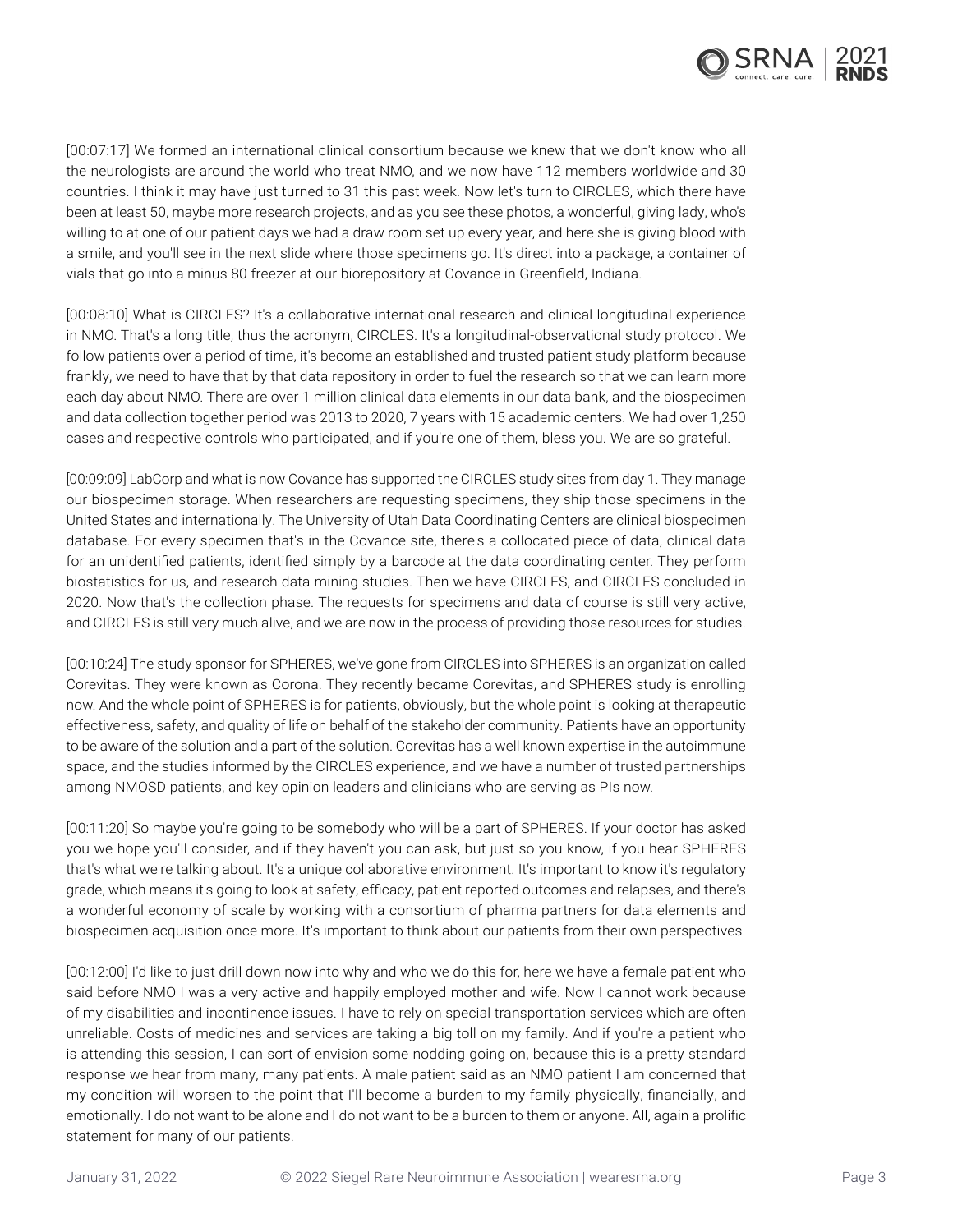

[00:13:00] Since, oh goodness, over a decade we've had patients' stories, because we've learned every patient has his or her own story, and they've bee in text on our website. Many beautiful stories. This year we have taken them into hearing their voices, so this is what we call vignettes from patients and caregivers, and I thought it would be good to, instead of letting me do all the talking, hear from a caregiver and how their path at NMO has evolved, and I'll let him introduce himself and his daughter.

[00:13:40] **Roberta Pesce:** Jacinta, I don't think we can hear it, the audio, perhaps because...

[00:13:59] **Jacinta Behne:** I may not have clicked share audio, is that's what's going on you think?

[00:14:05] **Roberta Pesce:** I don't know. Or maybe because it's streaming in your headphones. I'm not sure.

[00:14:09] **Jacinta Behne:** I don't know. Okay, well let me go ahead and just...

[00:14:13] **Roberta Pesce:** Sorry about that.

[00:14:13] **Jacinta Behne:** I'm so sorry. What I will do, this particular vignette is available on our web site, and it's a beautiful story in the words of the father, Donald Campbell, about his daughter, Leah. Who in 2000, no it was late 1900s, not late 1800s, late 1999 or '89, I'm sorry, I'm not remembering the exact year. But I want to say it's in '99, she came down with a disease that simply couldn't be identified, and it took 18 years for Leah to have the correct diagnosis. In that period of time she became blind, a paraplegic for a while.

[00:15:03] She has regained some movement, and they're a beautiful family and together, and Donald talks about how his wife and Leah are his heroes now. They have moved forward and embraced life. He's become a great cook, driver of a van, a wheelchair guide and such, and oh, he also does laundry and dishes. So please all, if you'd like to just send me an e-mail or through info at, and we can send you the URL to this beautiful story of this father and daughter. And with that, let's go onto the next page. So where are we?

[00:15:52] Well, this is a call to action for patients and caregivers. How can you help? Because the one thing we've learned with NMO patients and caregivers is we see that there's a lot going on. What can we do to help? Well some ways to help is simply join us on social media, continue to get the word out with NMO. Most especially to help others who were recently diagnosed so they don't feel alone. No one should feel alone with this diagnosis. You can tell your own story in our vignettes program, and again, I'll give you the URL to go to do that, to see how you can accomplish that.

[00:16:38] Please, when we ask for participation in NMO surveys, we hope you'll respond. They're patient reported outcomes, they fuel our research, they fuel what we know and really need to hear from patients. Caregivers, what their daily experiences are, all manner of things, because ultimately the ultimate functional cure for NMO is in every patient and their caregivers. So please, please help us with that. Participate in NMO events as you can. There are regional patient days around the country. If you're near one you might participate in that. Numerous support groups that are going on, and also of course our annual NMO patient day, which we are looking forward to holding a face-to-face one. We'd love for that to happen in 2022, stay tuned. And then please encourage donations to help fund our research. It's how we've been able to get where we are right now. With that I want to thank you, I want to invite questions. I know that Roberta will help us with that, but please send any questions you have regarding things I've spoken about today directly, simply to Info@ GuthyJacksonFoundation.org, and I'll take it back to you, Roberta. Thank you so much.

[00:18:08] **Roberta Pesce:** Yes, thank you, Jacinta, so much, and for everyone who's watching, we have found Donald's story on your website and we have shared it with you in the chat so they can all look back at it.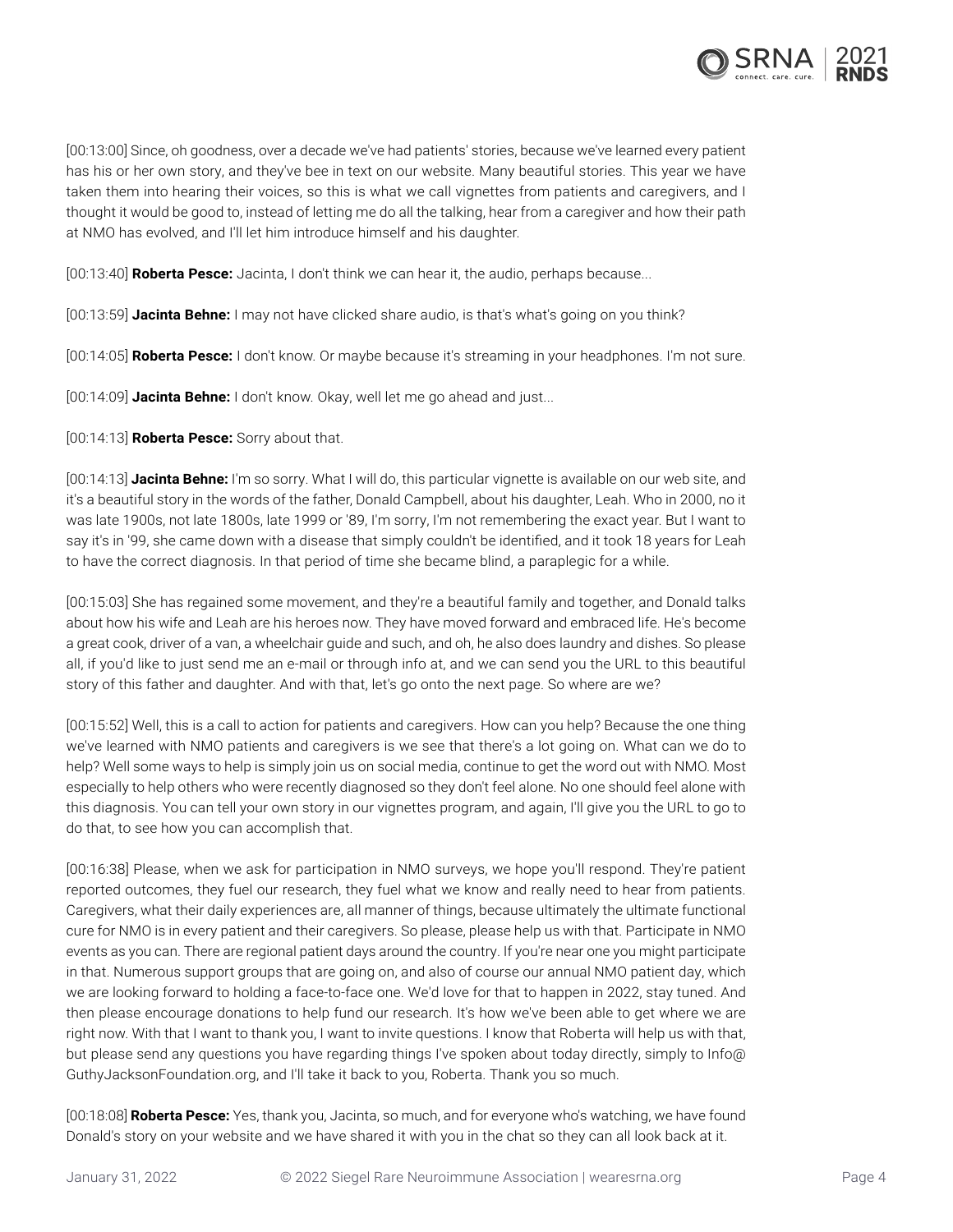

[00:18:19] **Jacinta Behne:** Thank you.

[00:18:19] **Roberta Pesce:** Yeah, absolutely.

[00:18:21] **Jacinta Behne:** That's wonderful.

[00:18:23] **Roberta Pesce:** We got a question. Do I have to have access to my medical records to participate in either of the studies?

[00:18:31] **Jacinta Behne:** Oh, that's such a great question. The answer is your clinician needs to have access. It's through his medical records, because you'll be seeing your clinician in clinic, he'll be recording, asking some questions, kind of the same normal things that happen when you have your clinical exams, and he will be actually entering or his nurse will enter those data directly into the study. So if your doctor hasn't asked you yet about participating you might simply ask him, or if you know your clinician would like to participate, please ask them to reach out to me and we'll do everything we can to make that happen. It would be wonderful.

[00:19:23] **Roberta Pesce:** Perfect. Yes, thank you so much. And another one is where to find upcoming events and research?

[00:19:29] **Jacinta Behne:** Okay, great. Oh, good question. Upcoming events will be always on our home page, and right now we know that there will be a, patient day as an example, in March. Pandemic allowing, it will be, we're hoping and planning that it will be face-to-face. It will also be virtual, and it will be streamed internationally, so that information you'll find on our home page. I think it will be in the matter over the next few weeks, and upcoming research, generally research you're going to hear about the studies and the publications after the research is done. We can always tell you what's going on.

[00:20:16] One good way is to attend our break out sessions, which we have at least one a month, sometimes more. And the topics of those break out sessions are always prompted by what the patients are asking. Two wonderful people on our patient advocacy team, our director, Lisa McDaniel, her associate, her coordinator is Corey Wolf, and if you can capture their e-mail addresses, again, through info at or as you go through the website. I will tell you this folks, we know our website has got a lot of information, and we're going through that right now to try to even better streamline it without cutting out too much. So please, social networking is a good place to go to ask a message to Lisa or Corey, or our website. We'll always answer questions, we don't let them just sort of fall by the way side. I hope that helps.

[00:21:19] **Roberta Pesce:** Yes, absolutely. That was a great answer. You gave a lot of good information about where to find the information.

[00:21:27] **Jacinta Behne:** Yeah, sure.

[00:21:27] **Roberta Pesce:** Well, Jacinta, I think we've reached the end of our talk.

[00:21:31] **Jacinta Behne:** Great.

[00:21:31] **Roberta Pesce:** Thank you so much for your time.

[00:21:33] **Jacinta Behne:** Thank you.

[00:21:33] **Roberta Pesce:** I really appreciate it. It was good seeing you again.